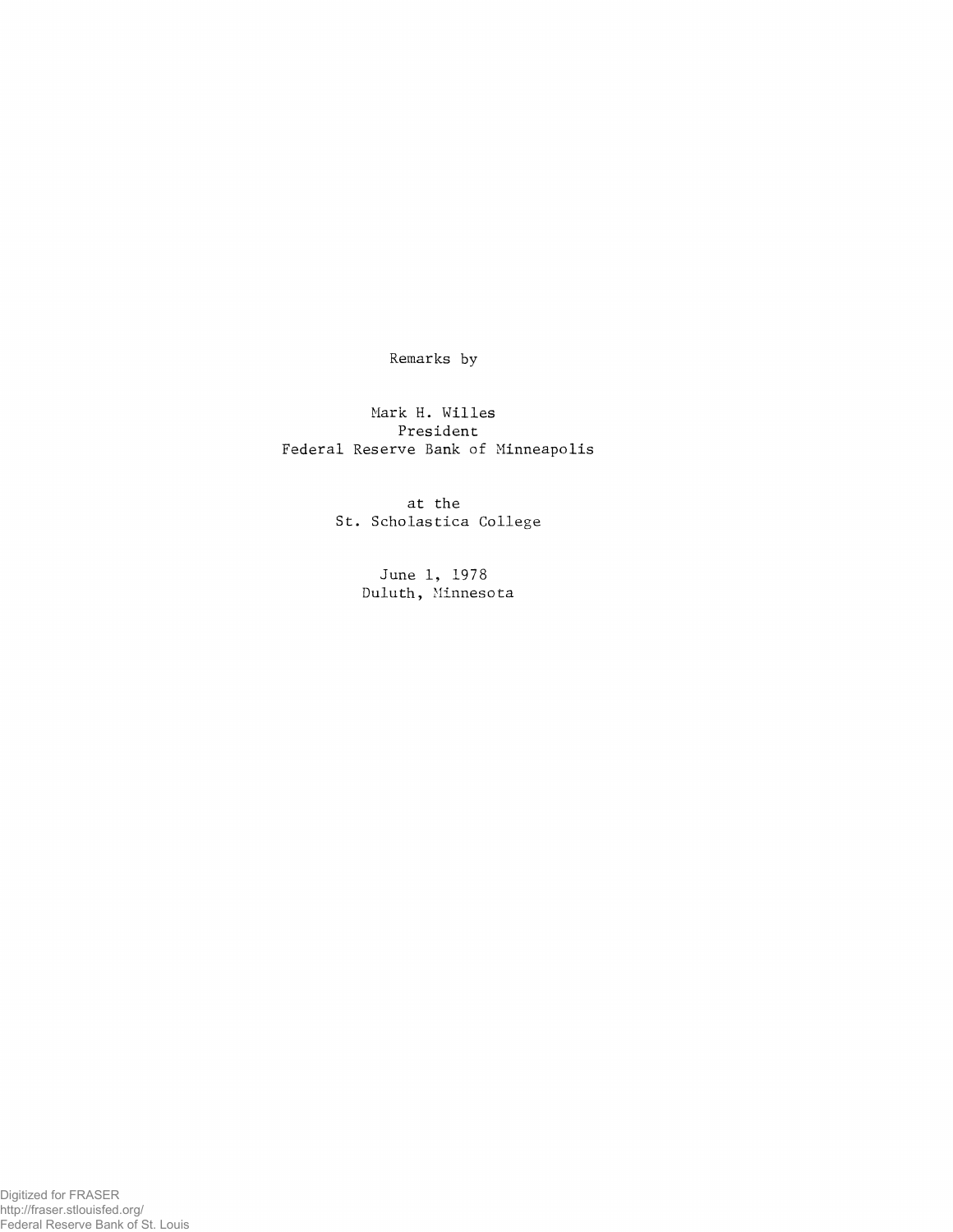## **WAGE AND PRICE CONTROLS ARE WORSE THAN WE THINK**

**Isaac Newton was once asked why he was able to make so many great scientific discoveries. He responded; 11 if I have seen further than other men, it is because I have stood on the shoulders of giants." Unfortunately, when we talk about economics, we mostly stand on each others feet. For example, according to a recent national opinion poll, inflation is now regarded as the number one economic problem in the United States. And according to the same poll, 50 percent of the people feel that because of our worsening inflation problem, wage and price controls should be imposed on American businessmen and workers. This faith in the ability of wage and price controls to improve the inflation outlook is unfortunate, because the available evidence suggests that controls are ineffective in solving the inflation problem.**

**In fact, if we get off each others feet and try to stand back where we can get a clear view of wage and price controls, we see that they merely attack the symptoms rather than the causes of inflation. The principal causes are excessive monetary growth, large deficits in the federal budget, and government policies that inhibit the workings of our market economy. Consequently, only by cutting the government deficit, reducing the rate of growth of money, and improving the structure of our economy can we expect to make lasting progress against inflation. Wage and price control programs (including so-called TIP programs) won't work. In fact, they tend to make our inflation problem worse.**

# **I. Why Wage and Price Controls Cause Higher Inflation**

**It has always been recognized that price controls can cause disruptions in economic activity. Because an economy under price controls is constrained in its ability to adjust to changing tastes and**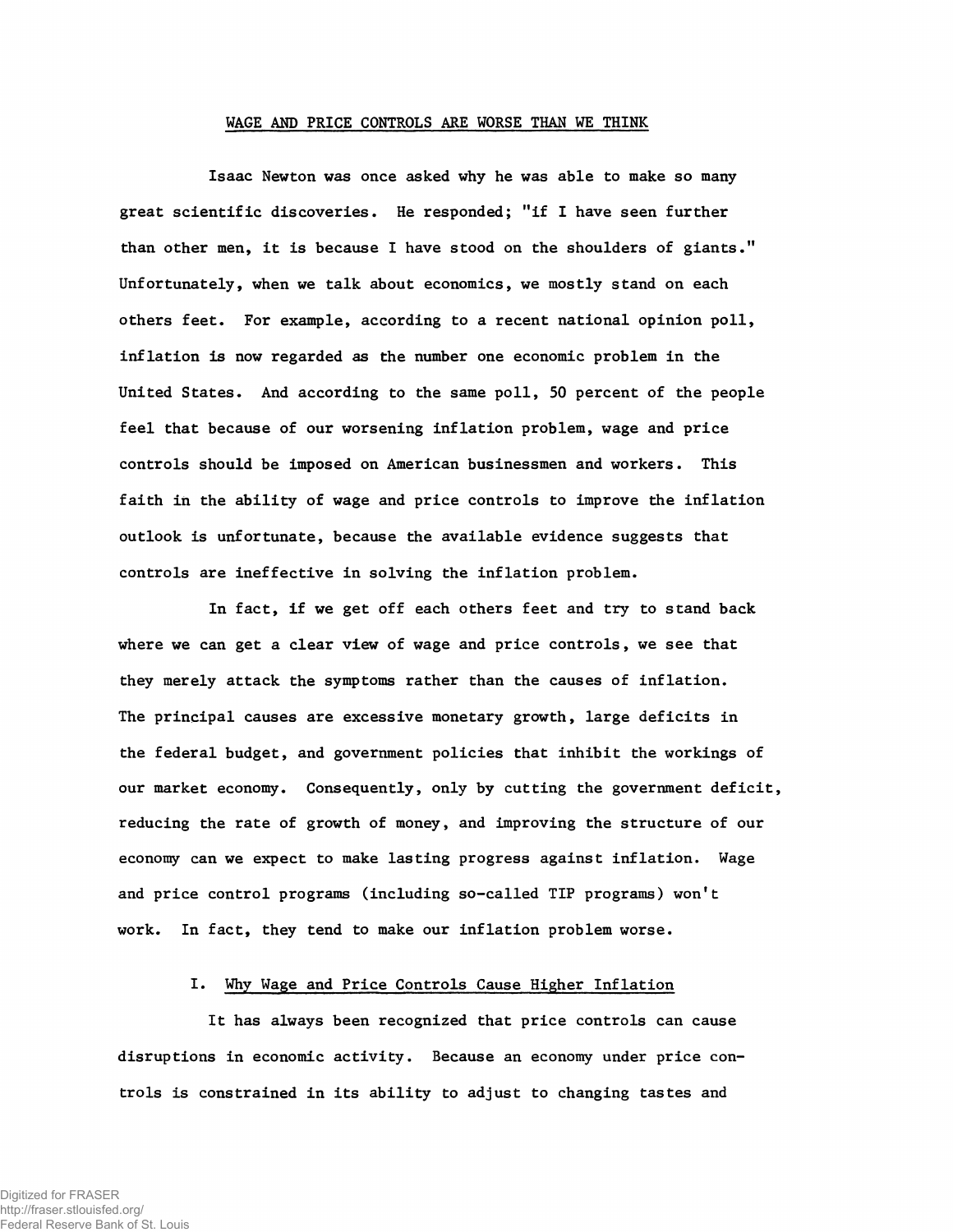**resource availability, lower production will generally accompany any controls program. If the underlying factors that cause inflation are unaffected by price controls, the economy will end up with higher, not lower, prices. That is, with the same amount of money and government debt outstanding and with a smaller volume of goods produced, the average price of those goods will be higher.**

**A brief look at what happened in our ill fated use of controls in 1971-74 will hopefully remind us that such wage and price policies have very unfortunate and undesired effects.**

### **Rigid Prices Produce Bottlenecks and Shortages**

**In setting prices in a market economy, individual decision makers process a lot of information. Each day, some businessmen adjust the prices of their goods and services in response to new information they increase some prices, decrease others, and leave the rest unchanged. These relative adjustments in prices ensure that markets "clear" and that resources are directed toward uses most highly valued by spenders. But the imposition of wage and price controls short-circuits this automatic adjustment process. Prices of goods are locked into fixed relationships to each other, with the result that changing market conditions produce shortages in some sectors of the economy.**

**For example, in the summer and fall of 1973— two years after comprehensive controls were first imposed— we had extensive shortages of a wide variety of goods. But at the same time we had substantial slack, or excess capacity, in many sectors of the economy.**

**Production cutbacks in the aluminum industry, for example, caused serious shortages in other key industries. In the fall of 1973,**

**- 2 -**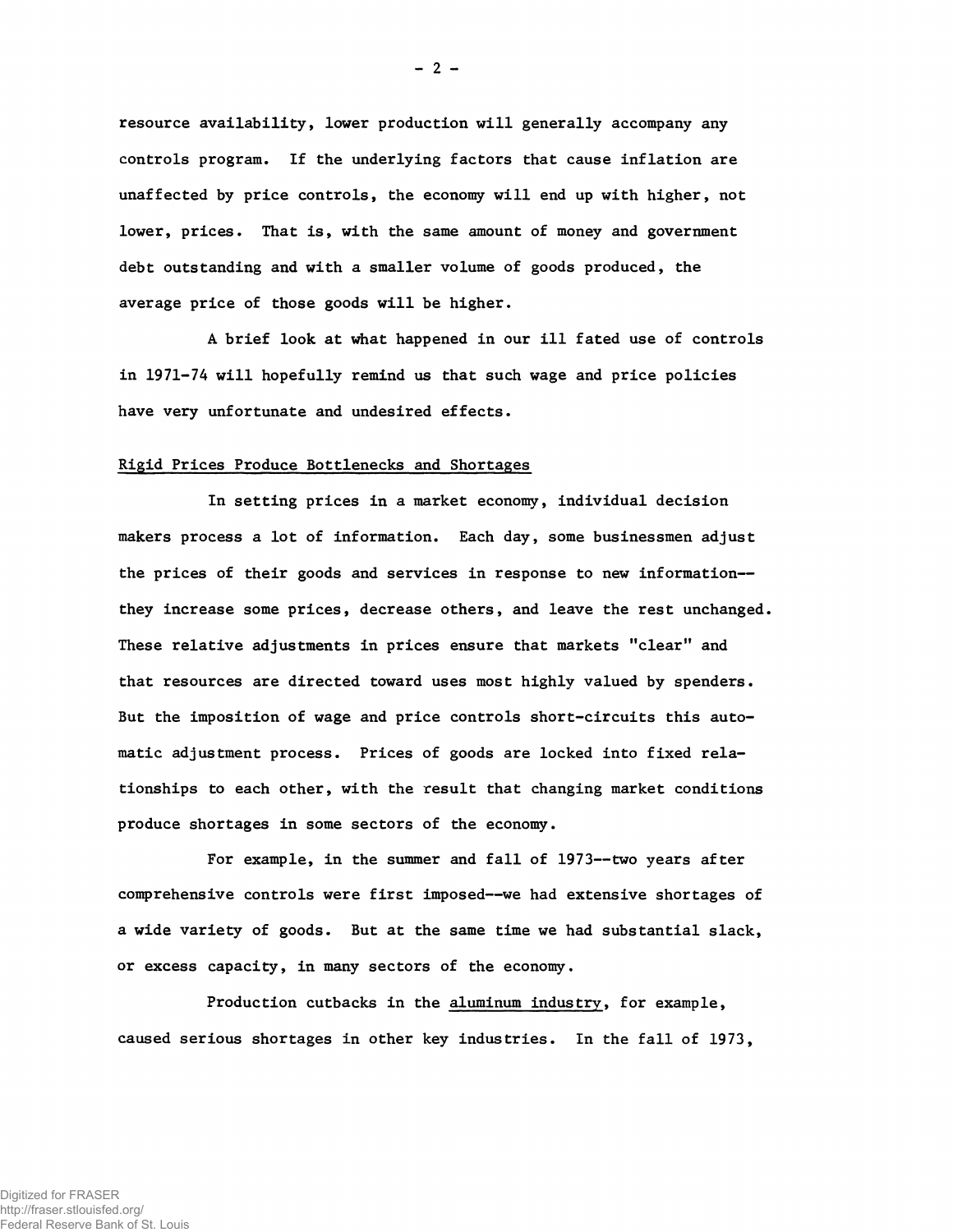**a large aluminum company announced that it was cutting production of several major items due to "poor cost-price relationships present under price restrictions.11 Other companies also reportedly cut production of low-profit items. At the same time, shortages of critical aluminum inputs threatened a significant reduction in production for air conditioning and refrigeration manufacturers. And according to a major architectural trade association, operations of its members were cut back 30 percent in the fall of 1973 due to shortages of aluminum. In each of these cases, many jobs were lost as production was shut down.**

**Similar problems developed in the steel industry. Although faced with substantial excess capacity and strong market demand in many product lines, steel manufacturers nevertheless cut production because the controls had frozen prices too low for them to make a reasonable profit. Production in both the coal and the petroleum industries was hurt by cutbacks in steel products necessary for oil drilling and coal mining. These cutbacks came in the weeks just after the OPEC embargo when energy shortages were mounting in the U.S.**

### **Increased Exports at the Expense of Local Needs**

**Producers faced with controlled domestic prices often sought relief by stepping up their exports— and by selling abroad at higher world prices, more shortages were created at home. Both the chemical and fertilizer industries responded to low domestic prices set by the controllers by increasing sales of products abroad. By late 1973 foreign prices of chemicals were two to four times higher than domestically controlled prices, and some firms doubled their exports. In fertilizer, where the difference between foreign and domestic prices was**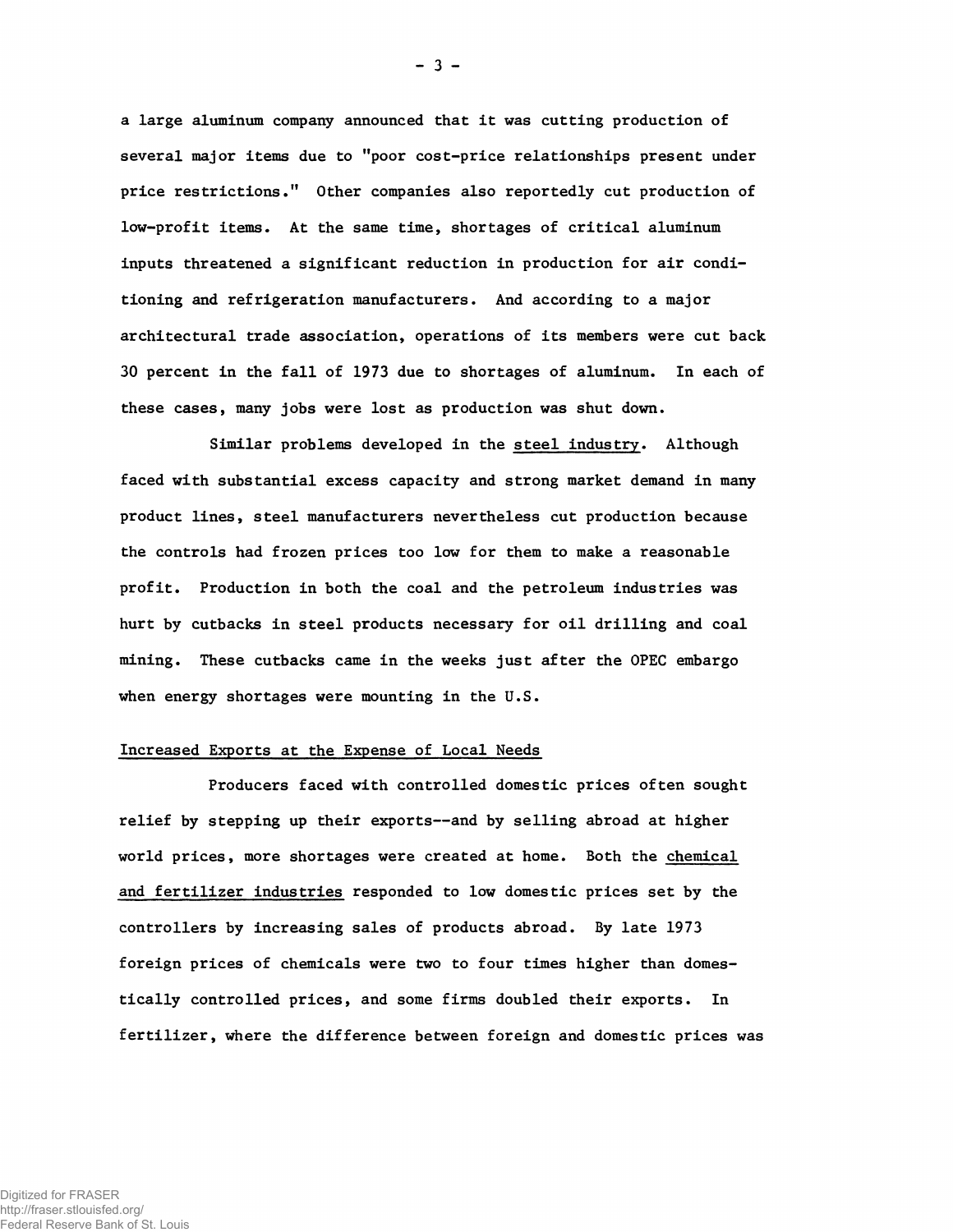**also large, exports increased substantially in 1973 before controls were removed late in the year. Once controls were eliminated, planned exports of all goods dropped precipitously. (Shortages of fertilizer, I might add, had a significant impact on output per acre in agriculture and, consequently, on food prices.)**

### **Bartering and Other Distortions**

**Controlling relative prices also increased the number of firms bartering to exchange one scarce good for another. In some cases a scarce good passed through half a dozen or more hands, each time being bartered for something equally scarce before reaching a final purchaser. In fact, the revenues of chemical trading specialists, who locate and acquire chemicals for their customers, doubled in 1973; they jumped from \$300 million to \$600 million. And I don't have to tell you how inefficient and costly bartering is compared to exchange in a monetary economy.**

**Illegal activities were also on the rise as the controls program unwound. There were frequent reports of tie-in sales, which forced a purchaser to buy an unneeded good in order to get a needed good in short supply. Also, suppliers of such scarce goods sometimes arranged to sell them for export at the high world price; but the "importer" turned out to be a domestic firm, and the goods never left the country.**

### **Disincentives for Investment**

**These distortions could conceivably have been anticipated and eliminated by a much wiser control authority— one that possessed the collective knowledge of all market participants, an obviously impossible task. But one distortion even an all-knowing control authority could not have prevented was the stifling of business investment spending.**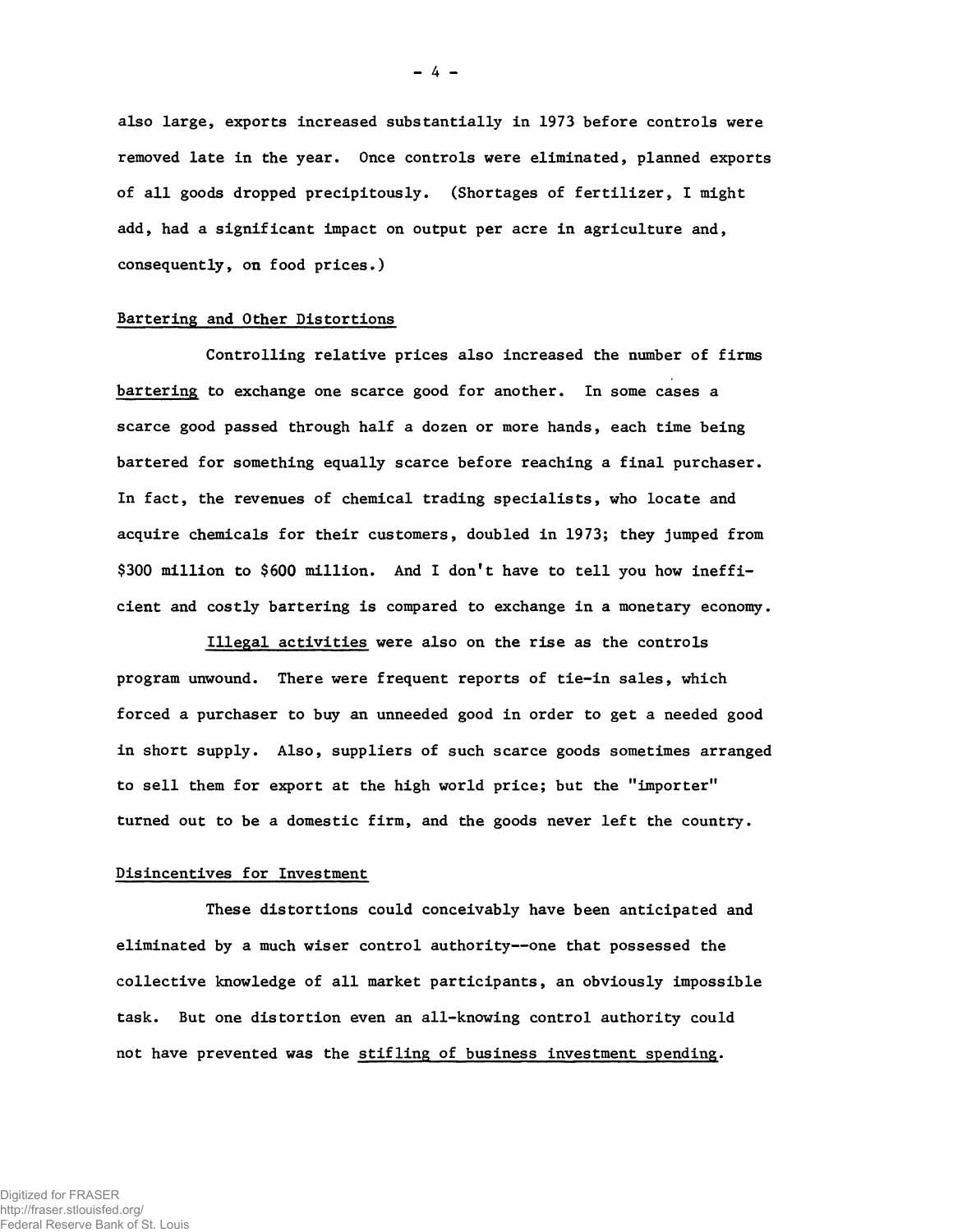**It is easy to see why businesses would be reluctant to expand capacity during a controls program.**

**In an uncontrolled economy, a producer's desired level of capacity is based on a comparison of the costs and expected benefits of holding excess capacity. When producers decide whether or not to build a new plant, they do not know for sure how profitable their investment will be. They are uncertain about raw material and labor costs and about product demand. In effect, most producers face a distribution of possible outcomes ranging from a small chance of large losses through much more likely probabilities of moderate profits to some small chance of large profits.**

**Price controls narrow this range of probable profits considerably, thus reducing the average or expected profits from excess capacity. That is, under price controls, even when demand is heavy firms know they can make only modest profits because prices will not be allowed to rise to reflect the increased demand. Since the expected benefits of holding excess capacity are therefore reduced, some facilities which otherwise would have been built are left unbuilt. And more generally, the economy loses its ability to respond to future surges in demand.**

**This is clearly what happened during the recent U.S. price controls program. In manufacturing, for example, the Federal Reserve Board's index of capacity grew at an average rate of 5 1/4 percent between 1962 and 1970. For the two years just before price controls, the growth rate averaged 4 percent; however, that fell to 3 1/4 percent in the first two years of controls. This drop occurred even though the controls period was one of strong economic growth, while the period just before it included a recession.**

**- 5 -**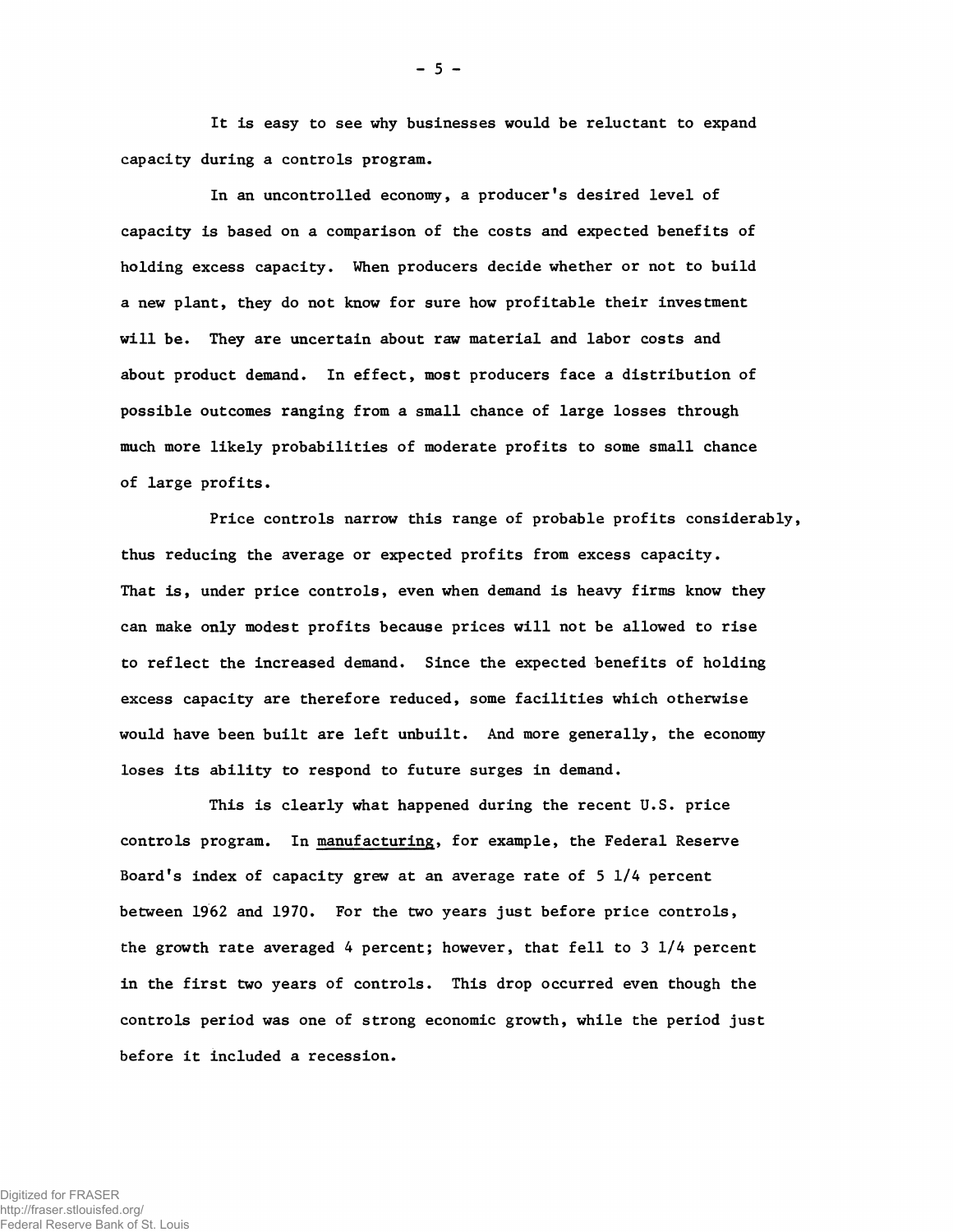**The experience of individual industries in the materialsproducing sector illustrates even more dramatically the depressing effects of price controls on investment. In the major materials industries— including paper, steel, aluminum, chemicals, and many others capacity grew more slowly during the first two years of the controls program than during the two years before it. And by 1973, after very rapid growth in the economy, most industries continued to expand capacity at a slower rate than before the controls period— in fact, at a rate well below the trend growth of the 1960s. This investment slowdown, I should note, came at a time when capacity utilization rates were at or near record highs in many industries. So the reluctance of firms to expand capacity had to be mostly due to the wage and price controls program.**

## **Controls Encourage Overly Expansive Monetary and Fiscal Policies**

**Aside from lowering real output, controls produce another major problem for the economy. During the early stages of a controls program, measured price increases are lower than the actual rate of inflation. With the inflation problem thus temporarily swept under the rug, policy makers have a tendency to become less concerned about inflation in formulating monetary and fiscal policies. They are thus tempted to let the money supply grow too fast or the deficit become too large in an effort to provide a stronger "stimulus" to the economy.**

**This appears to have happened during the 1971-74 wage and price controls program. In 1972, the first full year of price controls in the U.S., the narrowly defined money supply— Ml— grew at a 9 percent annual rate, the most rapid annual growth ever for Ml. At the same**

**- 6 -**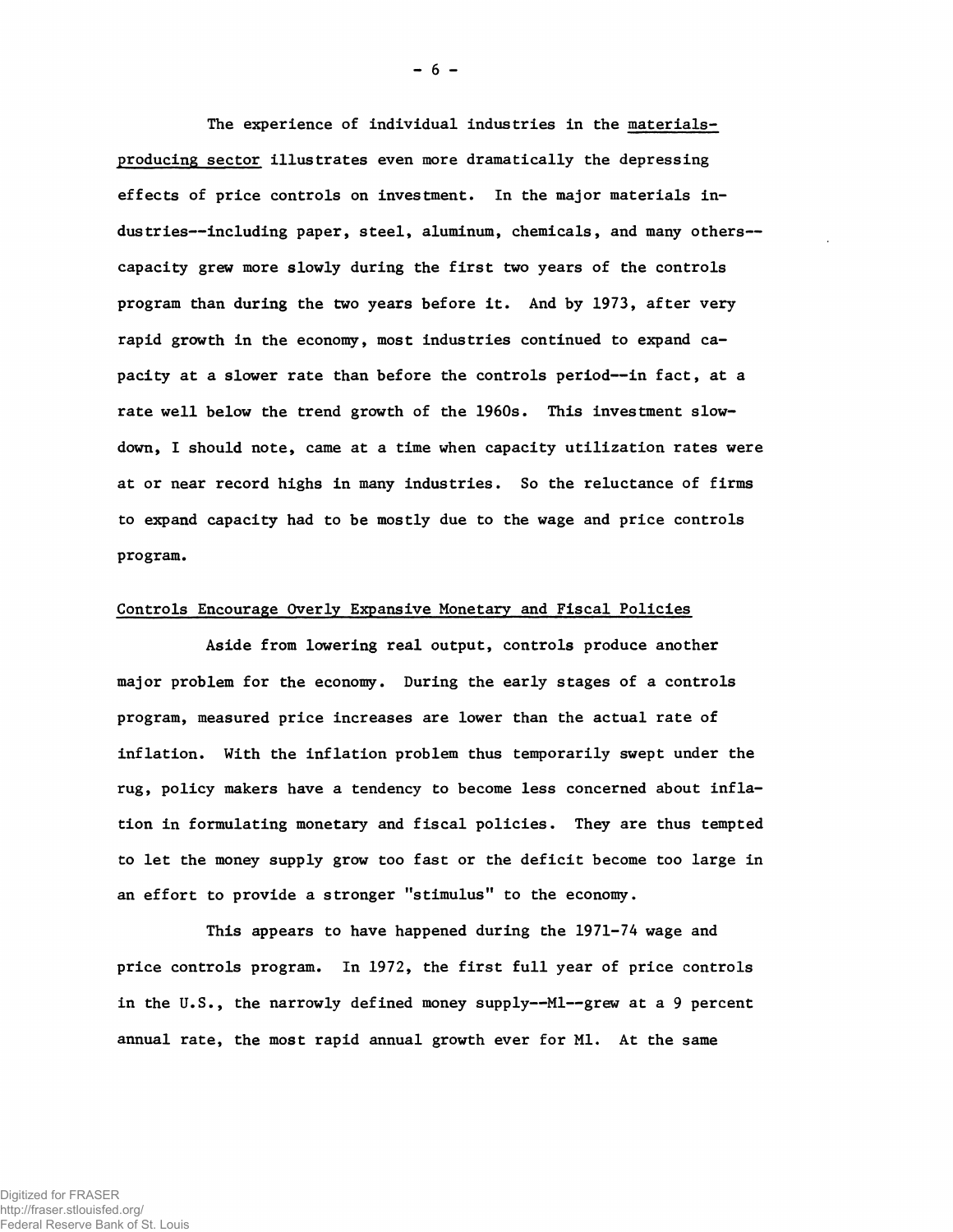**time, the federal budget deficit was almost \$25 billion. And this occurred, I might add, while the economy was operating at nearly full capacity.**

**This tendency of policy makers to seek short-term gains at the expense of longer-term goals provides still another reason why wage and price controls have a negative impact on the economy.**

## **II. Will Tax-based Incomes Policies— "TIP"— Work?**

**Recently people have been talking about a form of incomes** policies that hasn't been tried in the U.S.: for example, using the government's taxing power to slow the rate of inflation by penalizing **f,excessivelf wage increases. Yet I doubt these policies work to reduce inflationary pressures, because all of the criticisms of wage and price control programs apply also to tax-based programs.**

A common version of a "TIP"--or "Tax-based Incomes Policy"-**plan would tax employers who increased wages more than some percentage set by the government. In effect, the "TIP" plan falls somewhere between full wage controls and no controls at all. Unlike a standard controls program, which effectively imposes an infinitely large tax on wage settlements larger than government guidelines (since such settlements are prohibited), the TIP plan would permit wage settlements that exceed guidelines and would tax these settlements at some finite rate.**

**Just as any other incomes policy, this one is not likely to** reduce inflation. TIP could be evaded by "promoting" employees receiving **above-guideline pay increases and by expanding fringe benefits. The only way to avoid this would be to have detailed rules and regulations** which were "enforced" by a large bureaucracy--just like any other wage **and price control program.**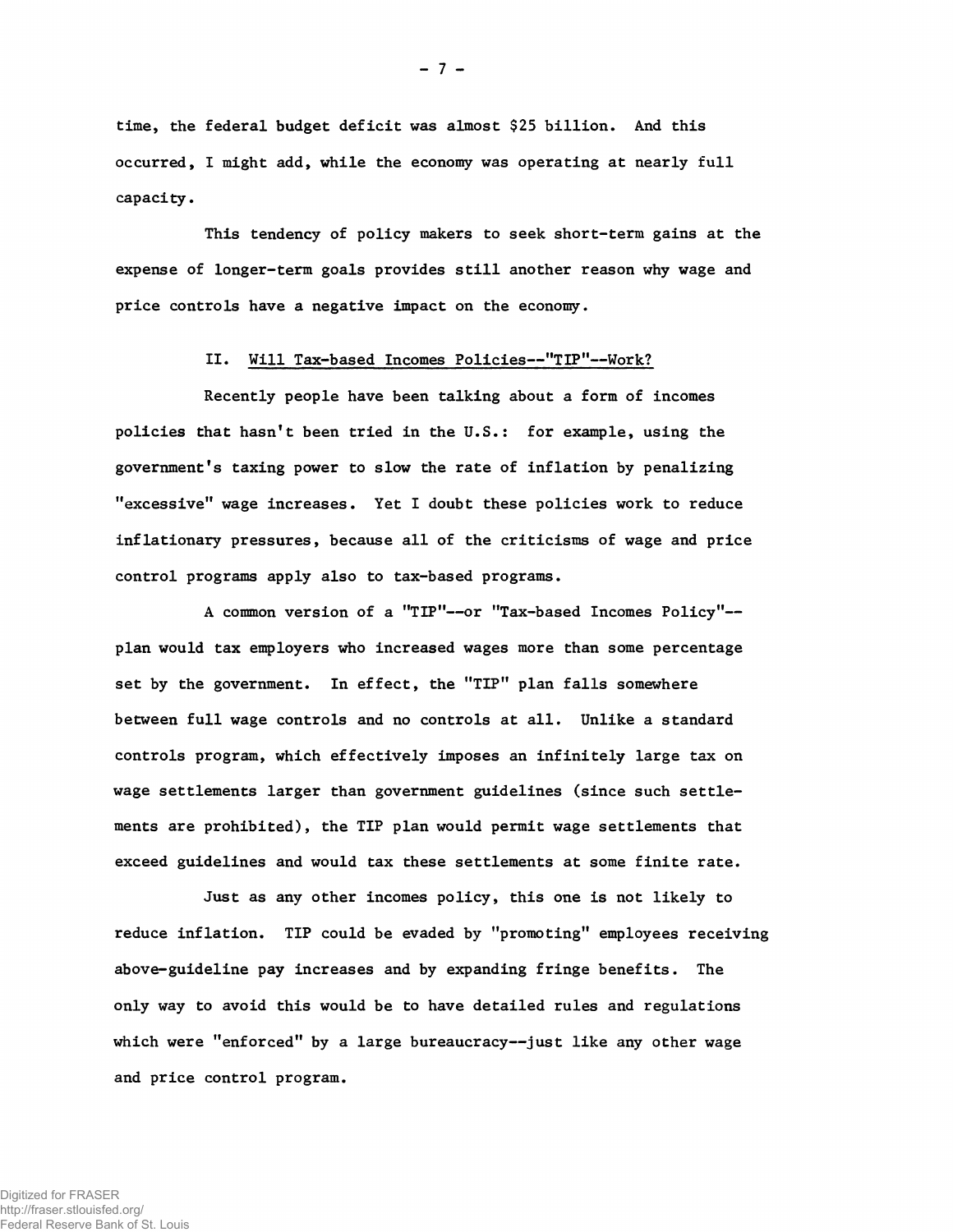**In sectors where demand grew rapidly, TIP could actually increase inflation. Firms in these industries would want to bid labor away from other industries so that production could be increased to meet demand. But this would require firms in growing industries to raise wages more than the government allowed and thereby pay higher taxes. The total wage cost— including both wages paid to employees and wage taxes paid to the government— could therefore be higher under TIP than without it. Thus, under TIP the very industries producing goods most highly valued by society would be placed at a disadvantage relative to industries facing weaker demands.**

**TIP could lead to higher unemployment^ The tax penalty levied against "excessive" wage increases represents a tax against labor. And everybody knows that whenever the government puts a tax on a particular item, that item becomes less popular in the marketplace. Put another way, the TIP tax on labor would encourage businessmen, seeking to keep their costs down, to substitute other factors of production for labor.**

**TIP would be hard and costly to administer too (as is any controls program). For example:**

- **Since TIP would be tied to the corporate income tax, how would unincorporated businesses and nonprofit institutions be treated?**
- **How would the program be applied to new firms with no past records of salary expenses?**
- **How would TIP be applied to salary increases based on previously negotiated contracts?**
- **How would it handle costs associated with work contracted out?**

**- 8 -**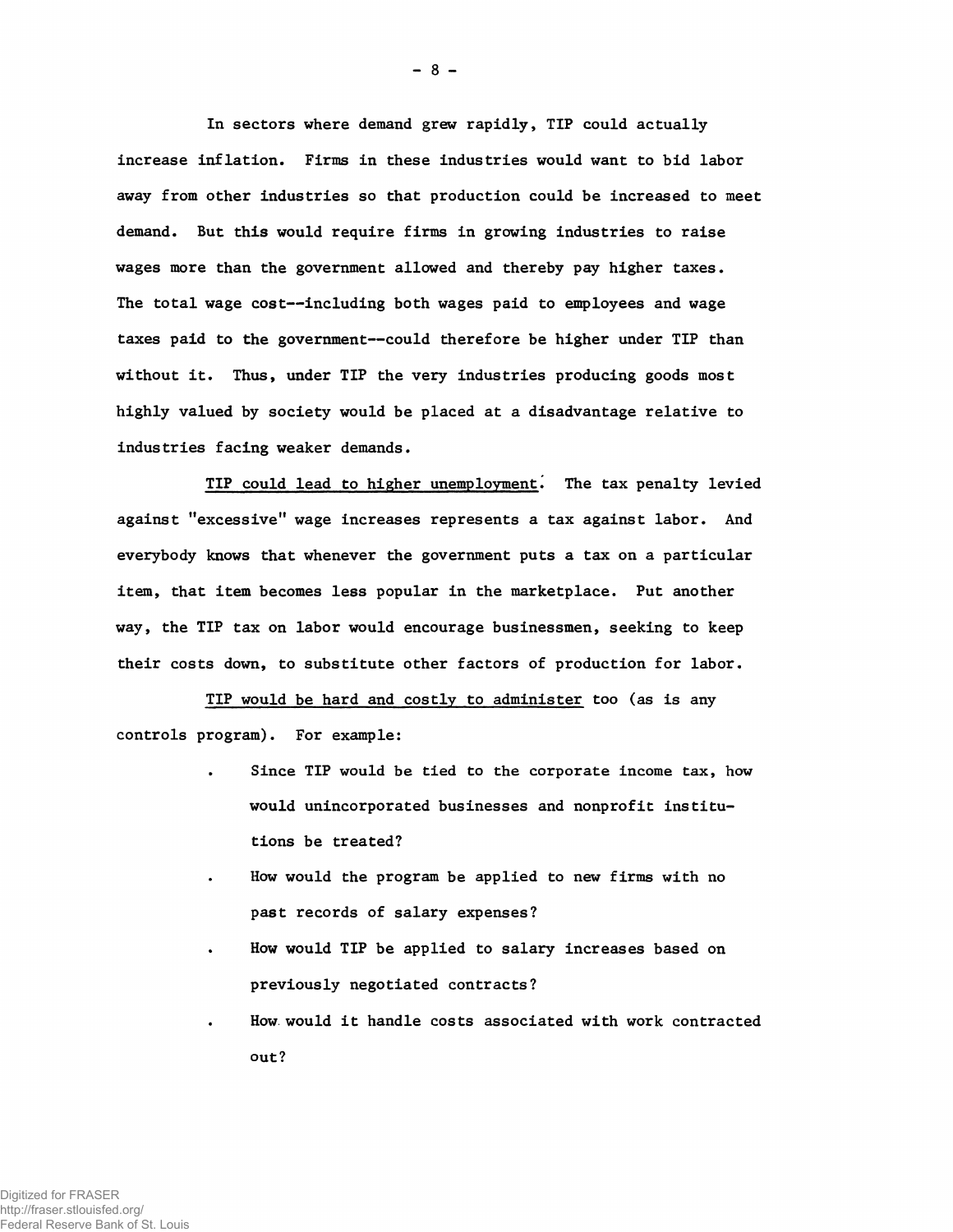**How would demands for "catch up" wage increases be handled? Might not aluminum workers, for example, argue that a large pay increase is required in their next contract to preserve comparability with steel workers who received a large settlement in 1977?**

**In short, TIP would require detailed and cumbersome regulations, enforced by a large, costly bureaucracy, and cause many of the same kinds of economic distortions that we had in the recent U.S. control program without reducing inflation.**

#### **Ill. Conclusion: There is Still No Free Lunch**

**Those who currently propose incomes policies to reduce inflation appear to think that a modest control program will yield major benefits** in terms of reduced inflation. But, as we've seen, things don't work **that way. Controls produce shortages and other distortions, and they reduce the incentives of businessmen to invest in the plant and equipment necessary to sustain a growing, dynamic economy. The economy with its massive needs for continual adjustment to changing conditions stagnates under controls as the natural adaptive mechanism of the market is destroyed. Prices themselves may be held down temporarily. But the inevitable lifting controls unleashes even more inflation.**

**The evidence suggests that we are worse off after any incomes policies than before. The lower supply of goods aggravates inflation, and inequities of all kinds are created. Bureaucratic waste and a growing stack of government regulations emerge as the controllers adjusted to endless unanticipated effects of shackling the economy. And if maintained long enough, controls erode some of our basic political and personal freedoms.**